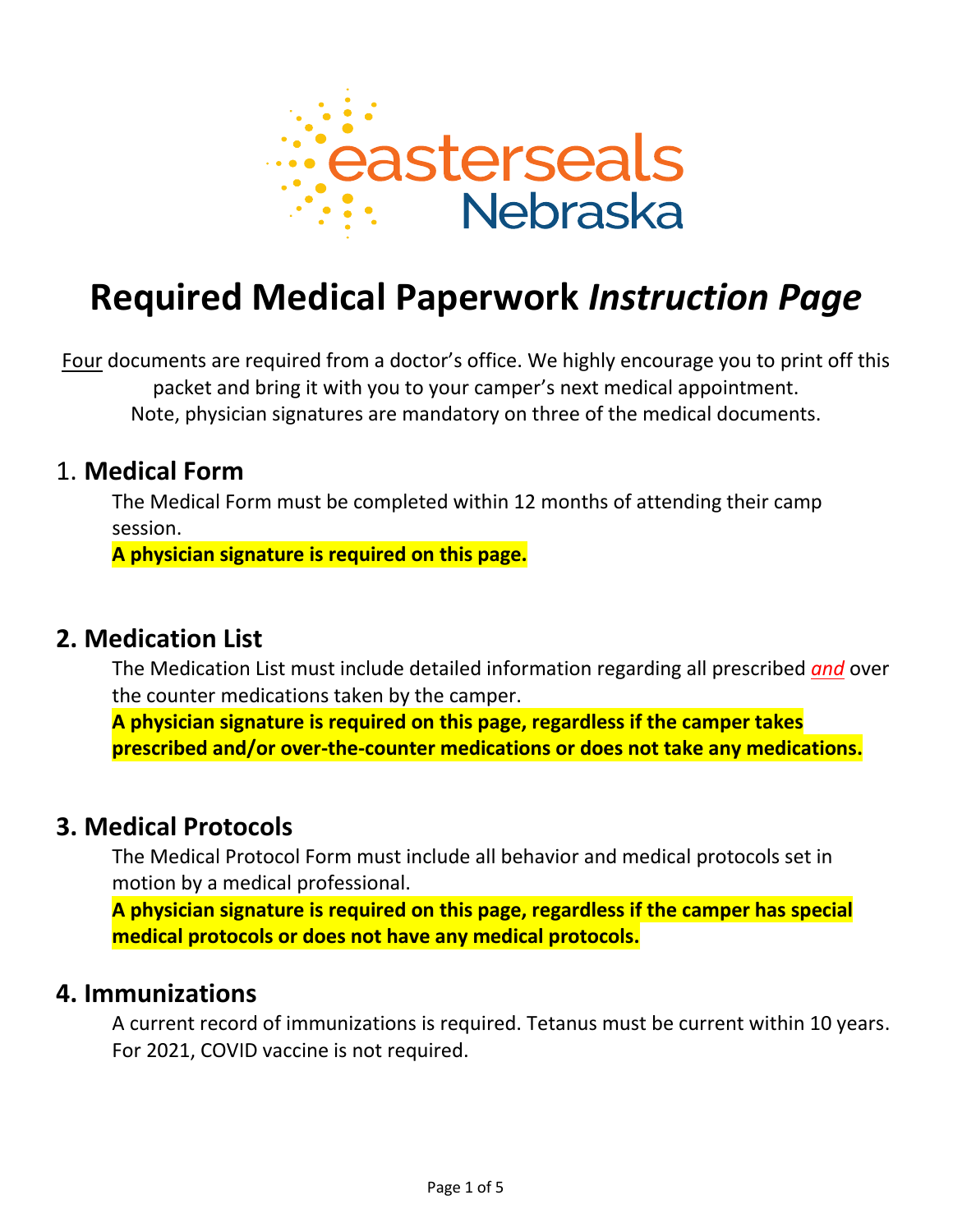

| <b>Camper Name:</b> The Campaign Campaign Campaign Campaign Campaign Campaign Campaign Campaign Campaign Campaign Campaign Campaign Campaign Campaign Campaign Campaign Campaign Campaign Campaign Campaign Campaign Campaign Campa | <b>Birthdate: Example 2018</b> |
|-------------------------------------------------------------------------------------------------------------------------------------------------------------------------------------------------------------------------------------|--------------------------------|
| **Attendance at Easterseals Camp is not allowed without a completed Medical Form or school/sports<br>physical on file for a doctor's visit that has occurred within 12 months of your camp session. **                              |                                |
|                                                                                                                                                                                                                                     |                                |
| <b>Physical Examination / Health History</b>                                                                                                                                                                                        |                                |
|                                                                                                                                                                                                                                     |                                |
|                                                                                                                                                                                                                                     |                                |
|                                                                                                                                                                                                                                     |                                |
| 1. List any chronic health problems (e.g. asthma, pressure sores, cough, constipation) of which the camp<br>staff should be aware:                                                                                                  |                                |
| 2. Are the camper's immunizations up-to-date and complete, including Tetanus?                                                                                                                                                       | Yes<br>No                      |
| 3. Does the camper currently have any chronic or acute infection?     Yes<br>If yes, please explain:                                                                                                                                | No                             |
| 4. Does the camper have any known allergies?  <br>If yes, please describe:                                                                                                                                                          | Yes<br>No                      |
| Does the camper have seizures?<br>Yes<br>If yes, describe what type:                                                                                                                                                                | No                             |
| Seizure in the past year?<br>Yes<br>No                                                                                                                                                                                              |                                |
| How would you assess the camper's current health?<br>6.                                                                                                                                                                             | Good<br>Fair<br>Poor           |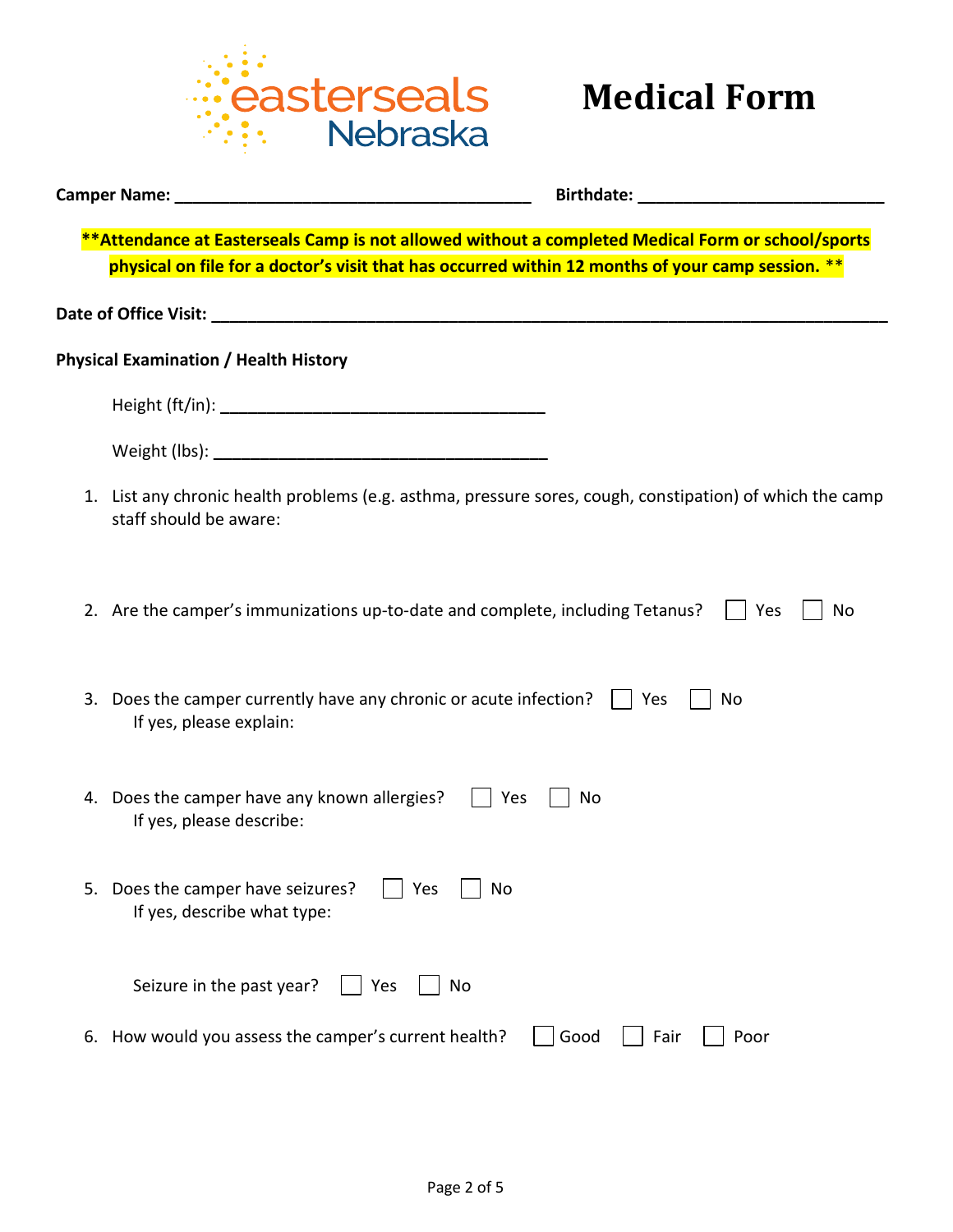### **Dietary**

1. Please list any dietary restrictions:

|                                                                                                                                                                 | 2. Is the camper on a modified texture diet? $\Box$ Yes<br>No                                                                                  |  |  |  |
|-----------------------------------------------------------------------------------------------------------------------------------------------------------------|------------------------------------------------------------------------------------------------------------------------------------------------|--|--|--|
|                                                                                                                                                                 | If yes, to what consistency based on the Dysphagia Guidelines?     Level 1     Level 2     Level 3                                             |  |  |  |
|                                                                                                                                                                 | 3. Is the camper formula fed or on a tube feeding? $\Box$ Yes<br>No                                                                            |  |  |  |
|                                                                                                                                                                 | Orally<br>$\vert$ $\vert$ GT<br>If GT/JT, type:<br>$\vert$ Pump<br>Route:<br>$\vert$ JT<br>Gravity                                             |  |  |  |
|                                                                                                                                                                 |                                                                                                                                                |  |  |  |
|                                                                                                                                                                 |                                                                                                                                                |  |  |  |
|                                                                                                                                                                 |                                                                                                                                                |  |  |  |
| <b>Restrictions</b>                                                                                                                                             |                                                                                                                                                |  |  |  |
|                                                                                                                                                                 | 1. Has the camper been hospitalized or treated in an emergency room recently? $\vert \vert$ Yes<br>No<br>If yes, please explain:               |  |  |  |
|                                                                                                                                                                 | 2. Are there any physical conditions, past operations, or injuries that should restrict camp activity?<br>Yes<br>No<br>If yes, please explain: |  |  |  |
| This patient is able to participate in the Easterseals Nebraska Summer Camp and Respite Program.<br>Note, three signatures are required throughout this packet. |                                                                                                                                                |  |  |  |
|                                                                                                                                                                 |                                                                                                                                                |  |  |  |
|                                                                                                                                                                 |                                                                                                                                                |  |  |  |
|                                                                                                                                                                 |                                                                                                                                                |  |  |  |
|                                                                                                                                                                 |                                                                                                                                                |  |  |  |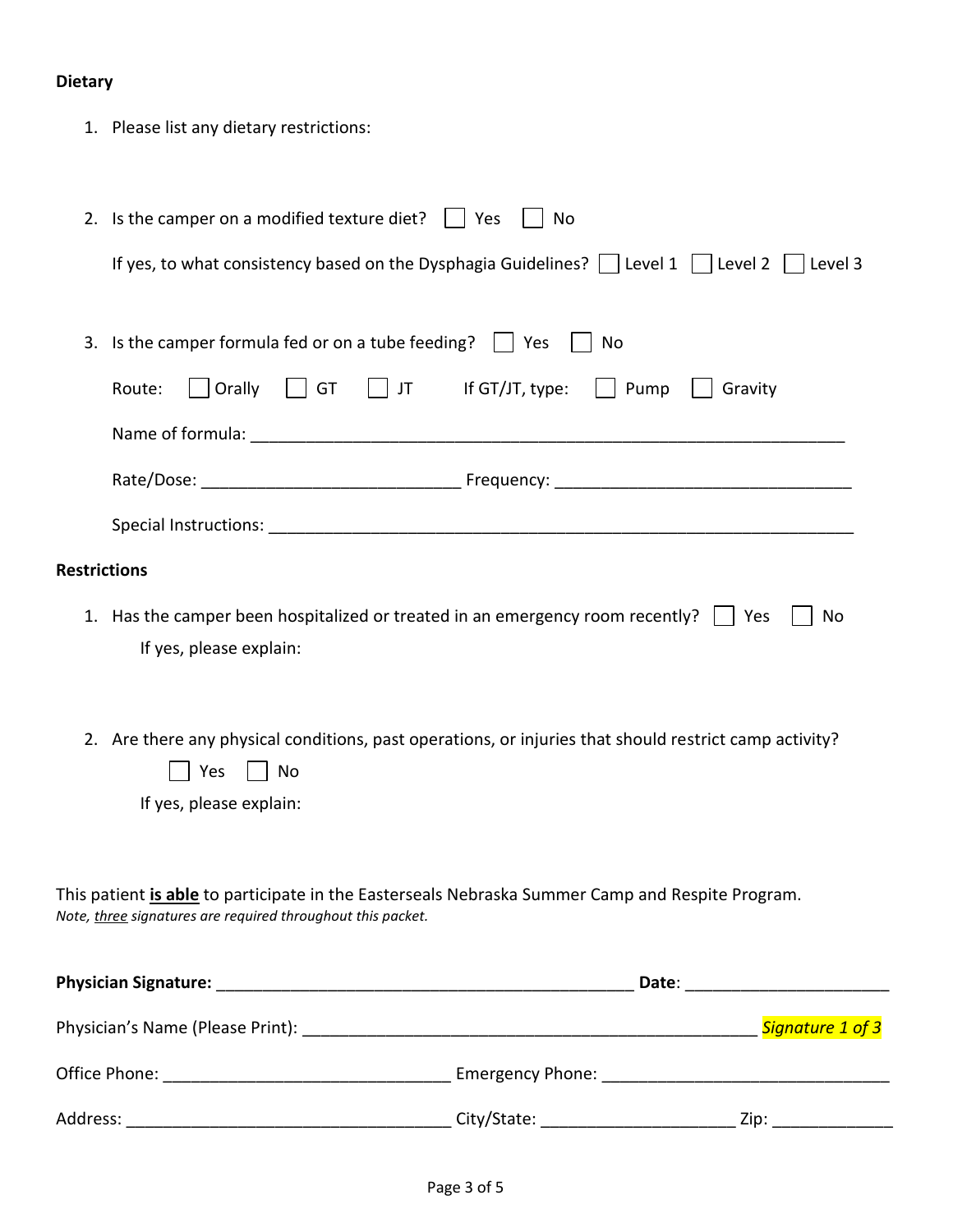

# **Medication List**

**Camper Name: \_\_\_\_\_\_\_\_\_\_\_\_\_\_\_\_\_\_\_\_\_\_\_\_\_\_\_\_\_\_\_\_\_\_\_\_\_\_\_ Birthdate: \_\_\_\_\_\_\_\_\_\_\_\_\_\_\_\_\_\_\_\_\_\_\_\_\_\_\_**

The following medications are available in the Camp Health Office and will be administered at the discretion of a Registered Nurse, if approval is indicated by the camper's physician.

#### **1. Please indicate "Yes" or "No" for approval and add any significant notes.**

| <b>Drug Name</b>                     | Route                | <b>Doctor's Orders</b> |    | <b>Notes</b> |
|--------------------------------------|----------------------|------------------------|----|--------------|
|                                      |                      | <b>Check One</b>       |    |              |
| Ibuprofen                            | PO - tablet          | Yes                    | No |              |
| Acetaminophen                        | PO - tablet          | Yes                    | No |              |
| Midol                                | PO - tablet          | Yes                    | No |              |
| Pepto-Bismol                         | PO - elixir          | Yes                    | No |              |
| Diphenhydramine (Benadryl)           | PO - tablet          | Yes                    | No |              |
| Fexofenadine Hydrochloride (Allegra) | PO - tablet          | Yes                    | No |              |
| Tums                                 | PO - chewable tablet | Yes                    | No |              |
| Loperamide Hydrochloride (Imodium)   | PO - tablet/elixir   | Yes                    | No |              |
| Milk of Magnesia                     | PO - elixir          | Yes                    | No |              |
| Polyethylene Glycol (Miralax)        | PO - elixir          | Yes                    | No |              |
| Anti-Itch Cream (Hydrocortisone)     | <b>Topical Cream</b> | Yes                    | No |              |
| Neosporin Ointment                   | <b>Topical Cream</b> | Yes                    | No |              |
| Aquaphor                             | <b>Topical Cream</b> | Yes                    | No |              |
| Unmethylated Throat Lozenges         | PO - lozenge         | Yes                    | No |              |
| Diaper Rash Cream w/ Zinc Oxide      | <b>Topical Cream</b> | Yes                    | No |              |
| Tetrahydrozoline (Vizine)            | Eye drop             | Yes                    | No |              |

*Dosage & schedule will be per label by age/weight unless specified.*

#### **2. Please list/attach all prescribed medications and any additional over-the-counter medications.**

Check this box if the camper DOES NOT take any prescription medications.

Check this box if medications are attached on a separate sheet.

| How often/frequency: example and the set of the Special Instructions: |                                                                                                                                                                                                                                |                  |
|-----------------------------------------------------------------------|--------------------------------------------------------------------------------------------------------------------------------------------------------------------------------------------------------------------------------|------------------|
|                                                                       |                                                                                                                                                                                                                                |                  |
|                                                                       |                                                                                                                                                                                                                                |                  |
|                                                                       | Date: the contract of the contract of the contract of the contract of the contract of the contract of the contract of the contract of the contract of the contract of the contract of the contract of the contract of the cont |                  |
| Physician's Name (Please Print):                                      |                                                                                                                                                                                                                                | Signature 2 of 3 |